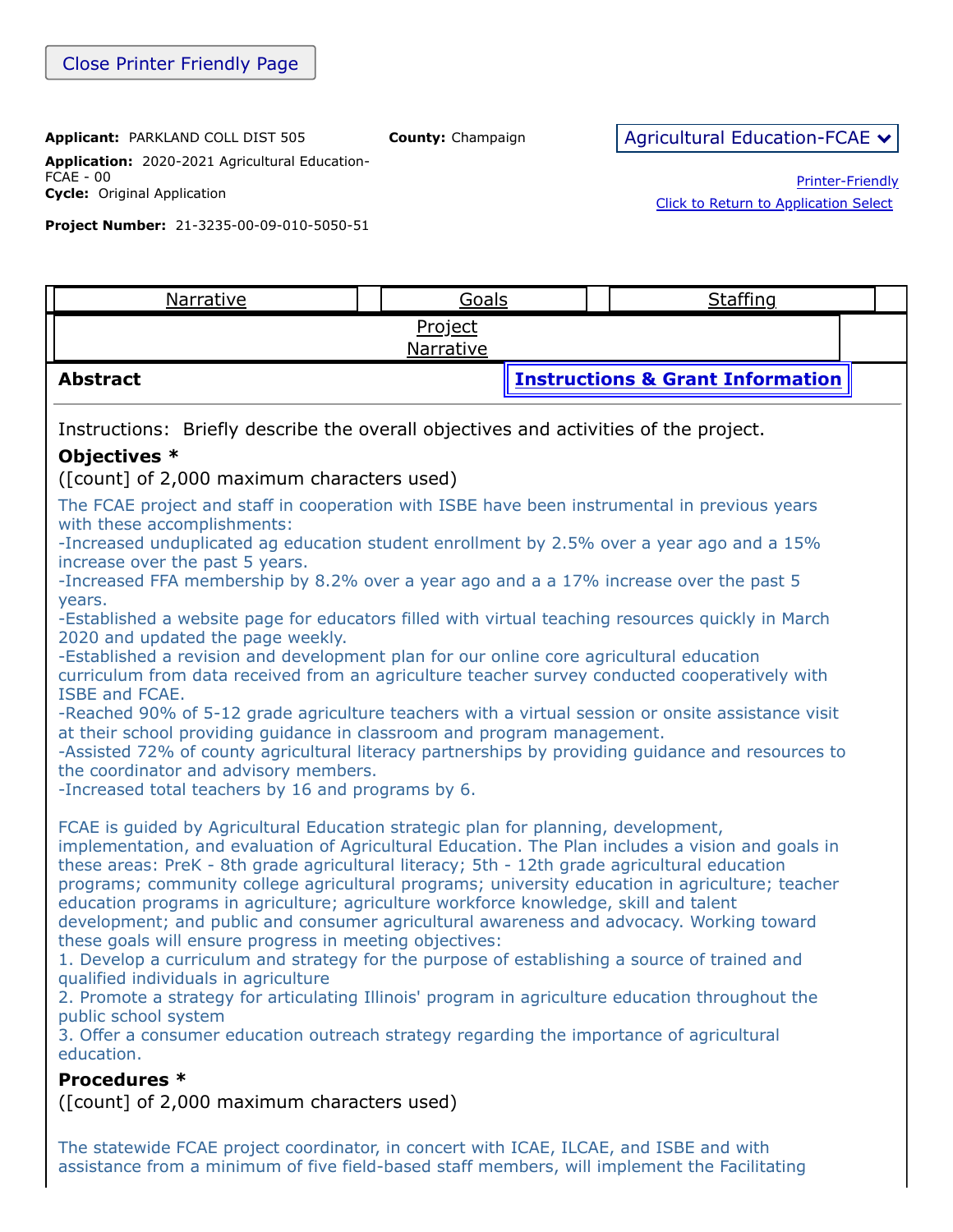Coordination in Agricultural Education (FCAE) projects and initiatives relating to priorities identified in "The Plan". A system of evaluation based upon measurable outcomes which are applicable for short and long term measurement of goals will be utilized to assess the project. The FCAE staff will:

1. provide on-site and virtual technical assistance to 100% of middle school, jr. high, high school agriculture teachers.

2. develop, review and provide curriculum, instructional resources, and associated resources for middle school, junior high, and high school agriculture teachers.

3. facilitate, assist, and deliver professional development seminars and workshops for 400+ preservice and active agriculture teachers virtually and at the IAVAT conference, 212 and BUILD conferences, district workshops, and other events.

4. implement agricultural educator recruitment and retention initiatives including the ELITE conference, attendance at multiple career fairs, presentation of workshops, and other activities to reach 1000+ potential future agricultural educators.

5. provide on-site and virtual technical assistance to 100% of the county agricultural education literacy programs.

6. network and engage with key agricultural and agricultural education entities and organizations to facilitate the coordination necessary to address the needs and challenges of agricultural education and to identify opportunities to advance agriculture and agricultural education. 7. facilitate and deliver other initiatives and activities intended to meet the goals laid out by ISBE and ensure that agricultural education continues to improve and expand in Illinois.

### **Impact or Expected Contribution for Agricultural Education \***

([count] of 2,000 maximum characters used)

Agricultural Education has experienced considerable growth over the past couple of decades and through the contributions of the FCAE project. We expect pre-K through adult agricultural education to continue to improve and expand throughout Illinois. The improvement and expansion of agricultural education will be made possible through the following:

1. FCAE staff will conduct on-site and virtual technical assistance and numerous professional development trainings in order to develop teachers' technical skills, improve teacher effectiveness, and positively impact overall program quality.

2. FCAE staff will develop, review, and provide curriculum resources in order to provide teachers with access to high-quality, comprehensive lesson plans which improve the teachers' ability to provide superior instruction that not only develops students' content knowledge, technical skills, and leadership skills, but also enhances their achievement of academic skills.

3. Recognizing that agricultural education cannot expand without an adequate supply of teachers, FCAE staff will complete several activities and initiatives that are designed to increase the recruitment and retention of agricultural educators.

4. FCAE staff will assist in the implementation of agricultural literacy programs at the county level which introduce agricultural concepts to elementary students and plant the seeds for continued exploration and preparation for career opportunities in the Agriculture, Food, and Natural Resources (AFNR) industry at later grade levels.

5. FCAE staff will complete these and other initiatives and activities while engaging with key agricultural and educational entities as necessary to improve and expand student learning about the Agriculture, Food, and Natural Resources (AFNR) industry. An increase in the number of students enrolled in agriculture programs will help ensure that Illinois has an adequate supply of trained and skilled individuals for the AFNR industry.

#### \* denotes a required field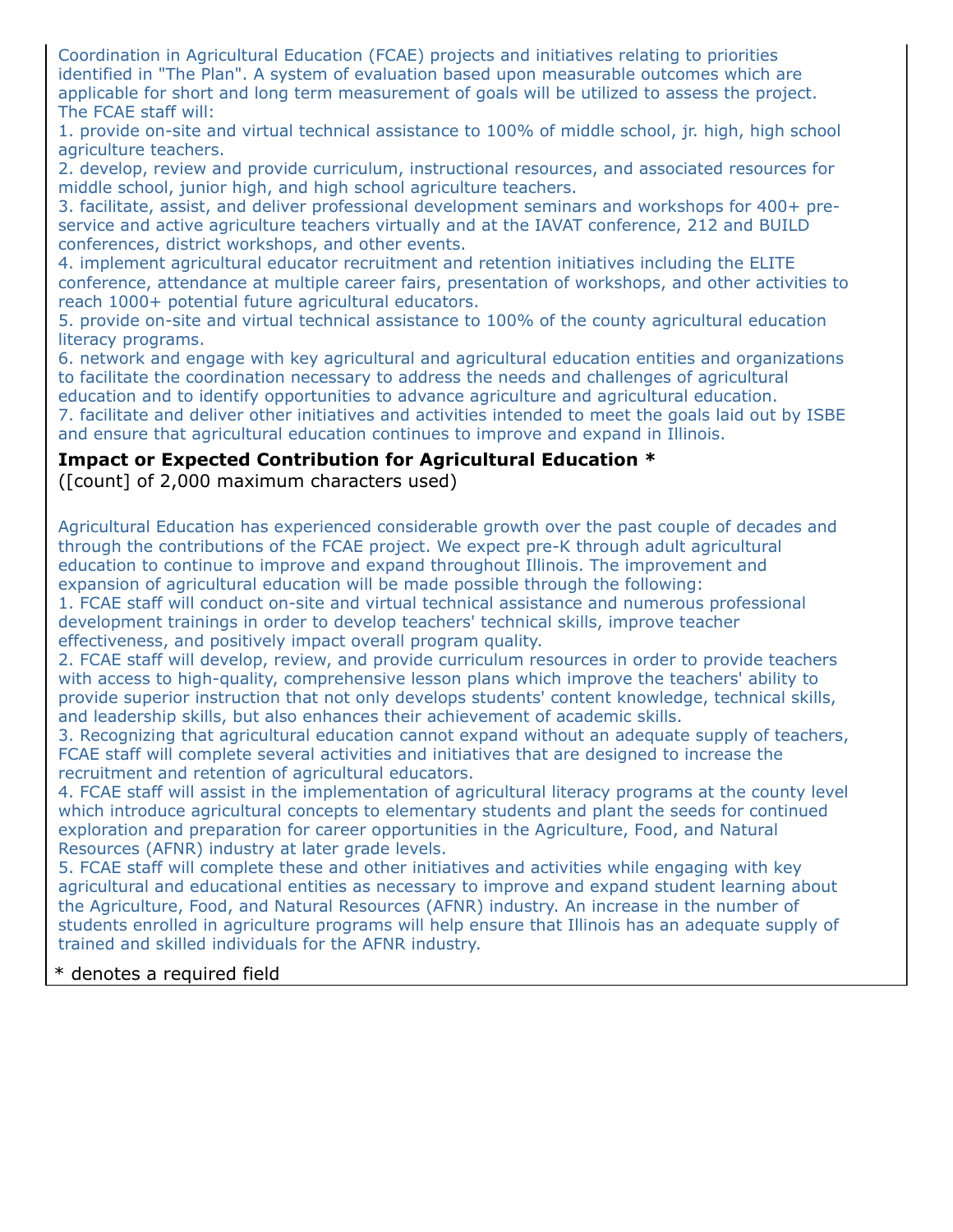**Application:** 2020-2021 Agricultural Education-FCAE - 00 **Cycle:** Original Application

**Project Number:** 21-3235-00-09-010-5050-51

Printer-Friendly [Click to Return to Application Select](https://apps.isbe.net/eGrant_Web/StaticPages/ApplicationSelect.aspx)

[Goal](https://apps.isbe.net/eGrant_Web/ApplicationShell.aspx?DisplayName=Goal%20One) One [Goal](https://apps.isbe.net/eGrant_Web/ApplicationShell.aspx?DisplayName=Goal%20Two) Two Goal [Three](https://apps.isbe.net/eGrant_Web/ApplicationShell.aspx?DisplayName=Goal%20Three) [Goal](https://apps.isbe.net/eGrant_Web/ApplicationShell.aspx?DisplayName=Goal%20Four) Four [Goal](https://apps.isbe.net/eGrant_Web/ApplicationShell.aspx?DisplayName=Goal%20Five) Five [Goal](https://apps.isbe.net/eGrant_Web/ApplicationShell.aspx?DisplayName=Goal%20Six) Six **Goals and Objectives One [Instructions & Grant Information](ftp://help.isbe.net/webapps/eGMS/2021/AgEdInstructionsFCAE.pdf) Directions:** Describe the objectives proposed for each goal. Provide specific procedures explaining how each objective will be accomplished . Identify the timeline and/or deliverables when applicable. Give a description of how the objectives will be evaluated in terms of how you will be accountable for the completion of each objective. Finally, for each goal, describe how accomplishing all the proposed objectives will impact agricultural education in Illinois.

[Narrative](https://apps.isbe.net/eGrant_Web/ApplicationShell.aspx?DisplayName=Project%20Narrative) 1 | Goals | [Staffing](https://apps.isbe.net/eGrant_Web/ApplicationShell.aspx?DisplayName=Staffing)

**Goal #1:** Implement agricultural education initiatives through adequate and qualified professional and support staff services located at field office sites. At a minimum, program advisors and field office sites must be located in each of the five districts of the Illinois Association of Vocational Agriculture Teachers (IAVAT) and support a director to supervise and coordinate staff activities.

**Associated Budget Cells\*** Describe the costs and identify the Function and Object Code(s) on the budget that pertain to the below Objective.2210-300, 2210-400, 4000-300

#### **Objective\*** ([count] of 500 maximum characters used)

1.1: Facilitating Coordination in Agricultural Education (FCAE) will be comprised of qualified and experienced individuals in, at minimum, the following positions: one statewide coordinator, five field-based staff members (FCAE Program Advisor) in each of the five IAVAT Districts, and two support staff positions on a full-time basis.

#### **Procedure\*** ([count] of 500 maximum characters used)

1.1.1 The FCAE coordinator will maintain field-based staff in each of the five IAVAT districts to ensure achievement of project goals.

1.1.2 The coordinator will advertise statewide when a vacancy occurs and form an interview committee to select qualified individuals through the approved employment practices of the ROE #9.

1.1.3 The coordinator will secure office space and furnish them with the necessary resources to ensure that the program advisors are able to effectively serve their district.

#### **Timeline and Deliverable\*** ([count] of 500 maximum characters used)

1.1.1: FCAE staff will continue staffed as from the previous year with the exception of a new program advisor in district 1 and will be hired as needed throughout the fiscal year.

1.1.2: The FCAE coordinator will direct staff to complete agricultural education initiatives throughout the year. Weekly staff virtual meetings will be held throughout the year for a two hour time period. Coordinator will review weekly tasks. Quarterly conversations virtually with each staff member.

#### **Evaluation\*** ([count] of 500 maximum characters used)

1.1.1 Documentation related to staffing (employment procedure, monthly reports including travel, time records, and summary monthly reports, staff evaluations, FCAE project and staff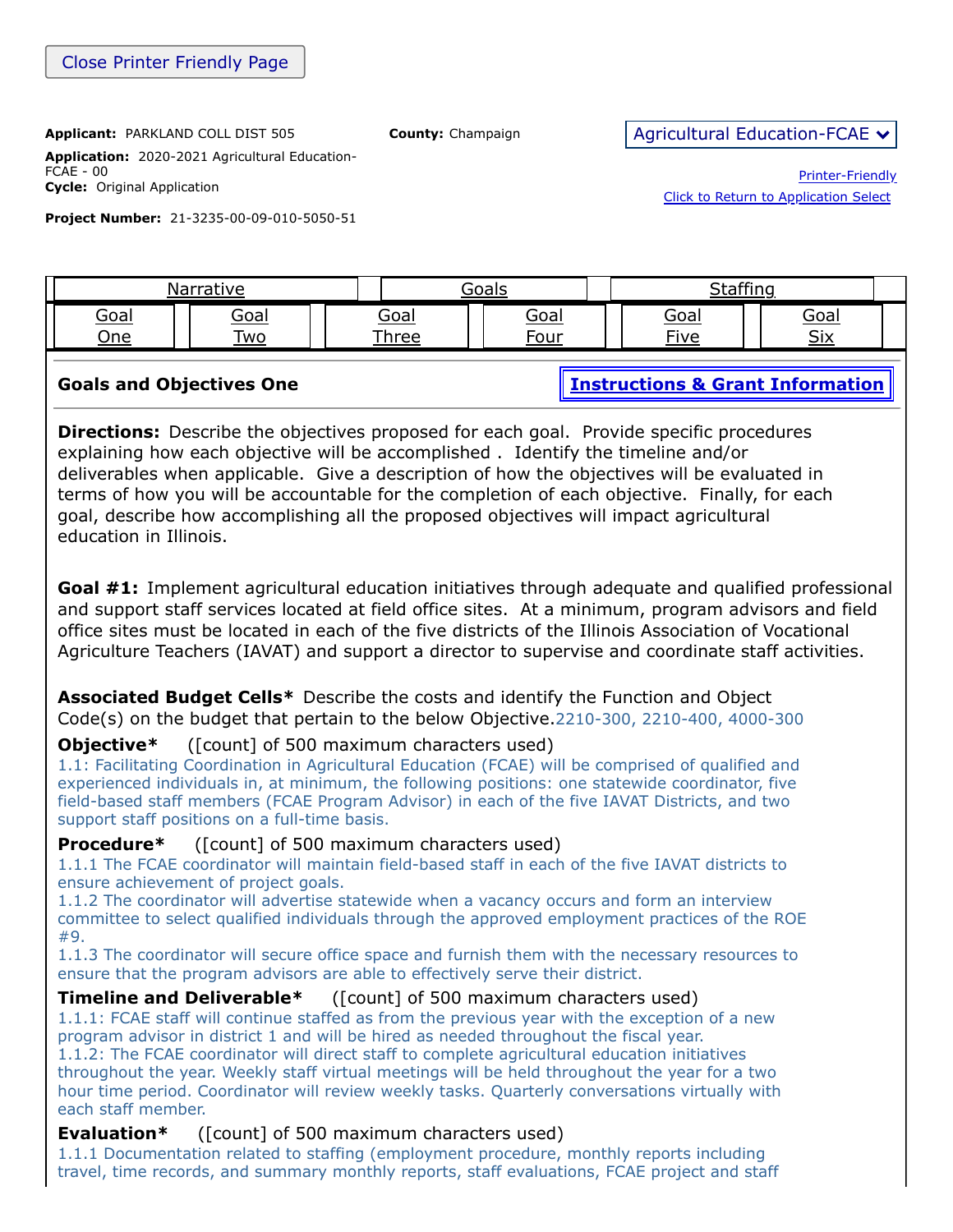goals, etc.) will be maintained, reviewed, and kept on file.

1.1.2 FCAE staff, in cooperation with ISBE and ICAE, will review and discuss staffing responsibilities necessary for FCAE to effectively implement the agricultural education initiatives.

## **Impact\*** ([count] of 500 maximum characters used)

The employment of a FCAE coordinator, district FCAE program advisors, and support staff members will ensure that agricultural education continues to improve and expand through the successful implementation of statewide initiatives and via assistance provided to local school districts. Qualified and experienced FCAE staff members will aid in the implementation of the "Strategic Plan for Illinois Agricultural Education - Opportunities for All Students Through Quality Education".

# **Associated Budget Cells** Describe the costs and identify the Function and Object Code(s) on the budget that pertain to the below Objective.

2210-300, 2210-400, 4000-300

### **Objective** ([count] of 500 maximum characters used)

1.2: The FCAE coordinator in cooperation with the ISBE will ensure that FCAE staff members are provided the professional development, training, technology, and resources necessary to remain qualified and highly effective in implementing agricultural education initiatives. Diversity, inclusion, equity, working in a group, customer relations are topics for professional development.

### **Procedure** ([count] of 500 maximum characters used)

1.2.1 The FCAE coordinator will develop and coordinate training and professional development activities for FCAE staff in July, November, February, and June in partnership with the Regional Office of Education, Parkland College, National Association of State Supervisors Agricultural Education.

1.2.2 Travel will be available for FCAE staff to attend and participate in professional development and training activities. Training virtually and in conjunction with inperson events for efficiency.

## **Timeline and Deliverable** ([count] of 500 maximum characters used)

1.2: Professional development and training for FCAE staff will be delivered at these conferences: the National Association of Supervisors Agricultural Education (NASAE), the National Agricultural Education Summit, and the National Association of Agricultural Educators (NAAE). Professional development will also be delivered through the ISBE, Regional Office of Education #9, and agribusinesses. Ten hours of professional development will be provided on diversity, inclusion, customer service.

## **Evaluation** ([count] of 500 maximum characters used)

1.2.1 Professional development and training needs will be reviewed annually(July) by the FCAE coordinator and staff members.

1.2.2 Documentation of staff professional development activities and training will be kept on file and it will reference how the training relates to the FCAE project goals.

## **Impact** ([count] of 500 maximum characters used)

FCAE staff members will remain up-to-date and highly skilled via quality professional development and training and thus will help ensure that agricultural education continues to improve and expand by sharing their knowledge and skills with the teachers and stakeholders that they serve. FCAE staff will be able to increase their positive relationships with a more diverse group of individuals.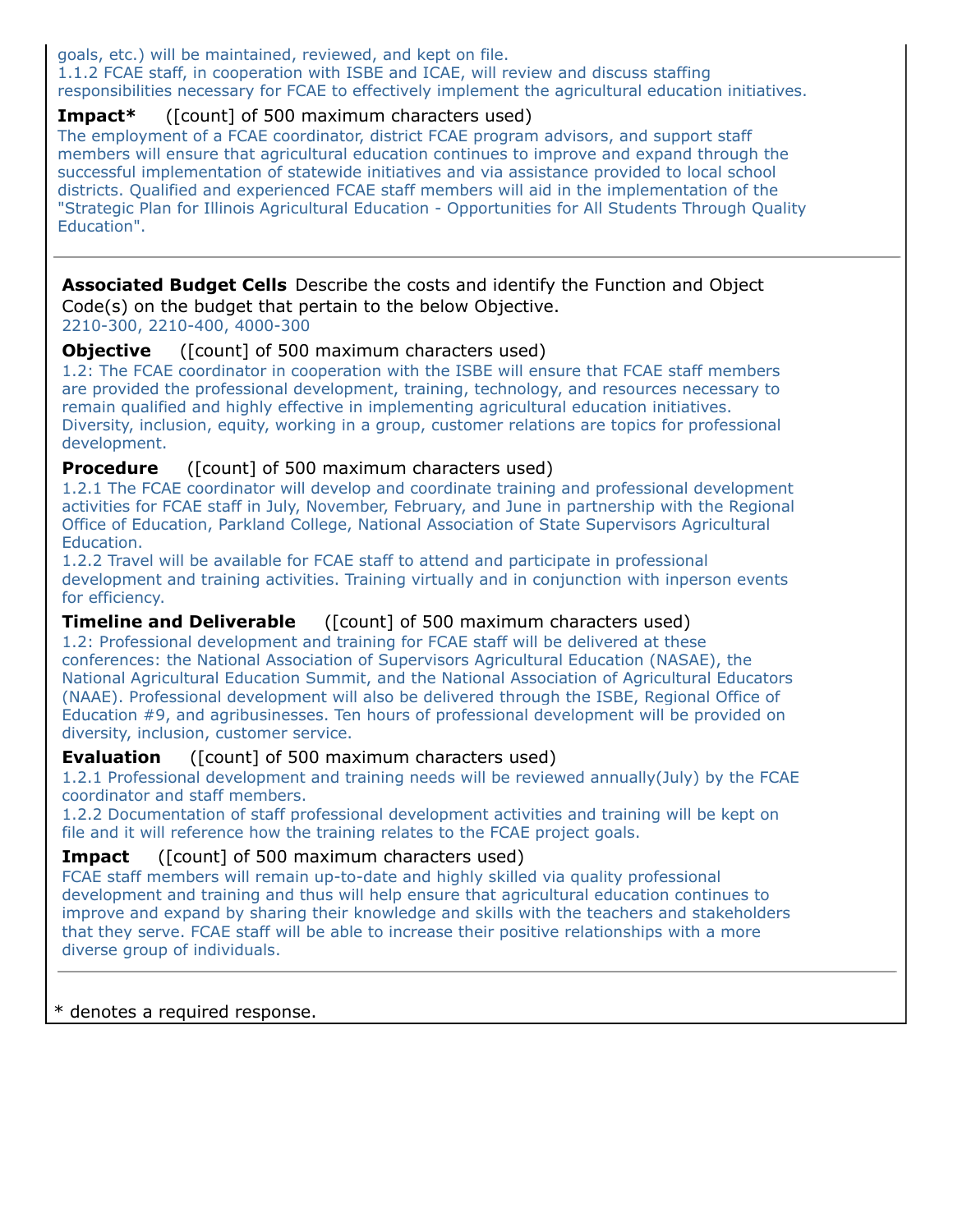**Application:** 2020-2021 Agricultural Education-FCAE - 00 **Cycle:** Original Application

**Project Number:** 21-3235-00-09-010-5050-51

Printer-Friendly [Click to Return to Application Select](https://apps.isbe.net/eGrant_Web/StaticPages/ApplicationSelect.aspx)

[Goal](https://apps.isbe.net/eGrant_Web/ApplicationShell.aspx?DisplayName=Goal%20One) One [Goal](https://apps.isbe.net/eGrant_Web/ApplicationShell.aspx?DisplayName=Goal%20Two) Two Goal [Three](https://apps.isbe.net/eGrant_Web/ApplicationShell.aspx?DisplayName=Goal%20Three) [Goal](https://apps.isbe.net/eGrant_Web/ApplicationShell.aspx?DisplayName=Goal%20Four) Four [Goal](https://apps.isbe.net/eGrant_Web/ApplicationShell.aspx?DisplayName=Goal%20Five) Five [Goal](https://apps.isbe.net/eGrant_Web/ApplicationShell.aspx?DisplayName=Goal%20Six) Six **Goals and Objectives Two [Instructions & Grant Information](ftp://help.isbe.net/webapps/eGMS/2021/AgEdInstructionsFCAE.pdf) Directions:** Describe the objectives proposed for each goal. Provide specific procedures explaining how each objective will be accomplished. Identify the timeline and/or deliverables when applicable. Give a description of how the objectives will be evaluated in terms of how you will be accountable for the completion of each objective. Finally, for each goal, describe how accomplishing all the proposed objectives will impact agricultural education in Illinois. **Goal #2:** Coordinate current state-of-the-art curriculum and assessment materials in agricultural education. These materials will be updated and, when necessary, developed, evaluated and/or disseminated and should include the appropriate current learning standards. The project is to include an emphasis on professional development of the already available resources and will

[Narrative](https://apps.isbe.net/eGrant_Web/ApplicationShell.aspx?DisplayName=Project%20Narrative) 1 | Goals | [Staffing](https://apps.isbe.net/eGrant_Web/ApplicationShell.aspx?DisplayName=Staffing)

provide in-service training to teachers at all levels on planning, developing, and implementing these resources using the latest technology. Coordinate current state of the art curriculum and assessment materials in career and technical education with a focus on agricultural education.

**Associated Budget Cells\*** Describe the costs and identify the Function and Object Code(s) on the budget that pertain to the below Objective.2210-300, 2210-400, 4000-300

## **Objective**\* ([count] of 500 maximum characters used)

2.1: The FCAE staff will work with ISBE, ICAE, IAVAT, ILCAE, industry representatives, and other stakeholders to effectively evaluate, revise, develop, and disseminate curriculum and assessment materials that align with the Illinois Learning Standards and Next Generation Science Standards(NGSS). FCAE staff will develop a second curriculum survey for ag teachers to complete in December. Two meetings will be held per year in December and June with industry representatives.

## **Procedure\*** ([count] of 500 maximum characters used)

2.1.1 The FCAE staff will meet 12 times annually to evaluate current curriculum and assessment materials, to plan the revision and development of instructional resources, and to coordinate professional development for teachers regarding the use and availability of the curriculum. 2.1.2 The FCAE coordinator with advisement by ISBE and ICAE will contract with appropriate entities to revise the Agricultural Core Curriculum and assessment materials and develop new curriculum for K-16 teachers.

## **Timeline and Deliverable\*** ([count] of 500 maximum characters used)

2.1.1: Curriculum and assessment materials will be reviewed and disseminated throughout the year by FCAE staff. A curriculum plan will be developed and reviewed by stakeholders two times per year.

2.1.2: A list of curriculum meetings held and/or attended will be provided.

2.1.3: Contracts for curriculum projects will be developed by the FCAE coordinator and ISBE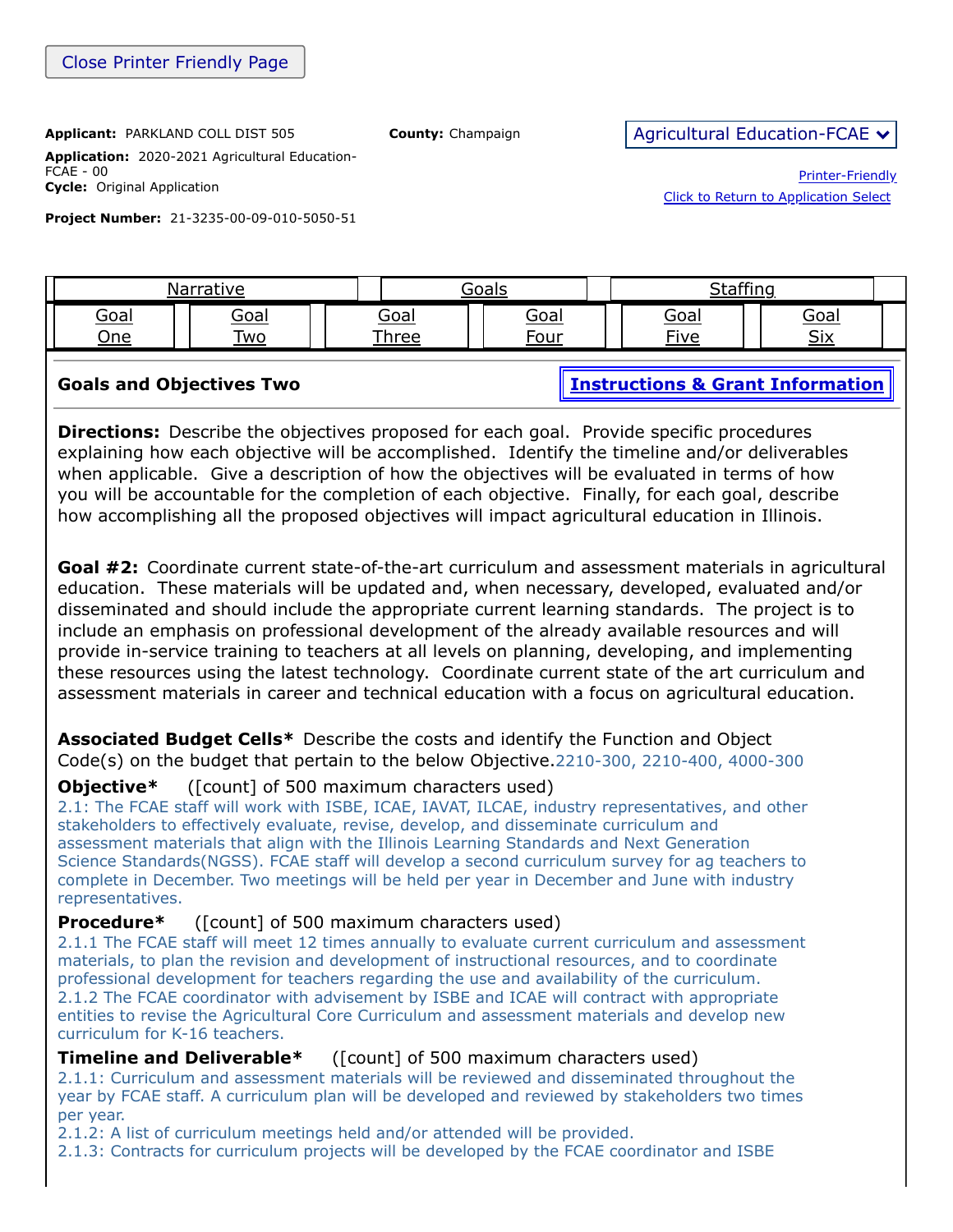representatives in October for the Agribusiness revision, and in November for the Urban/Community Food Production and Ag Technology.

### **Evaluation\*** ([count] of 500 maximum characters used)

2.1.1 The quality and effectiveness of the curriculum and assessment materials will be evaluated throughout the year by FCAE staff via teacher usage rates, teacher feedback, and feedback from stakeholder organizations such as ILCAE, ICAE, IAVAT, IACCAI, and others. FCAE will develop a survey for 5-8 grade teachers.

2.1.2 The number of agriculture teachers utilizing the curriculum and related resources of the MyCAERT.com website should show an increase over usage in the previous year.

#### **Impact\*** ([count] of 500 maximum characters used)

The development and revision of curriculum and assessments that are aligned to the Illinois Learning Standards and Next Generation Science Standards provide agricultural students with technical skills necessary to prepare for a career in agriculture while also assessing their achievement of academic proficiency. Curriculum that is inclusive with a diversity of photos and lifestyles will reach to an increased audience including those students living primarily in urban cities.

#### **Associated Budget Cells** Describe the costs and identify the Function and Object Code(s) on the budget that pertain to the below Objective.

2210-300, 2210-400, 4000-300

#### **Objective** ([count] of 500 maximum characters used)

2.2: The FCAE staff in cooperation with ISBE and ICAE will develop, organize, and facilitate 15 professional development training programs to enhance the implementation of new curriculum and instructional resources. A priority will be made to have separate sessions for ELS teachers on classroom management, program facilitation, working with advisory members, SAE instruction, and chaperoning students during out of school events.

#### **Procedure** ([count] of 500 maximum characters used)

2.2.1 FCAE staff will develop professional development programs to enhance the implementation of the agricultural literacy curriculum by teachers and county ag literacy coordinators.

2.2.2 The FCAE staff will develop programs in concert with representatives of the professional teacher organizations and state agricultural education staff to develop professional development activities to improve the implementation of the curriculum resources and to enhance instructional skills of teachers.

#### **Timeline and Deliverable** ([count] of 500 maximum characters used)

2.2.1 The professional development training programs will be developed and offered throughout the fiscal year at events such as the IAVAT annual conference, IACCAI annual conference, district workshops, the 212 conference, the BUILD conference, and at state ag literacy county coordinator state and district events.

2.2.2 A list of workshops conducted, attendance numbers, credit offered, and resources materials distributed will be documented in a spreadsheet.

#### **Evaluation** ([count] of 500 maximum characters used)

2.2: The quality and effectiveness of the professional development training programs related to curriculum and assessments will evaluated throughout the year by FCAE staff via teacher attendance rates, teacher feedback and evaluations, and feedback from stakeholder organizations such as ILCAE, ICAE, IAVAT, IACCAI, AITC program council, and others.

#### **Impact** ([count] of 500 maximum characters used)

Professional development training programs related to curriculum and assessment materials will provide teachers and ag literacy coordinators with the content knowledge, technical abilities, and instructional skills necessary to be highly effective in the classroom.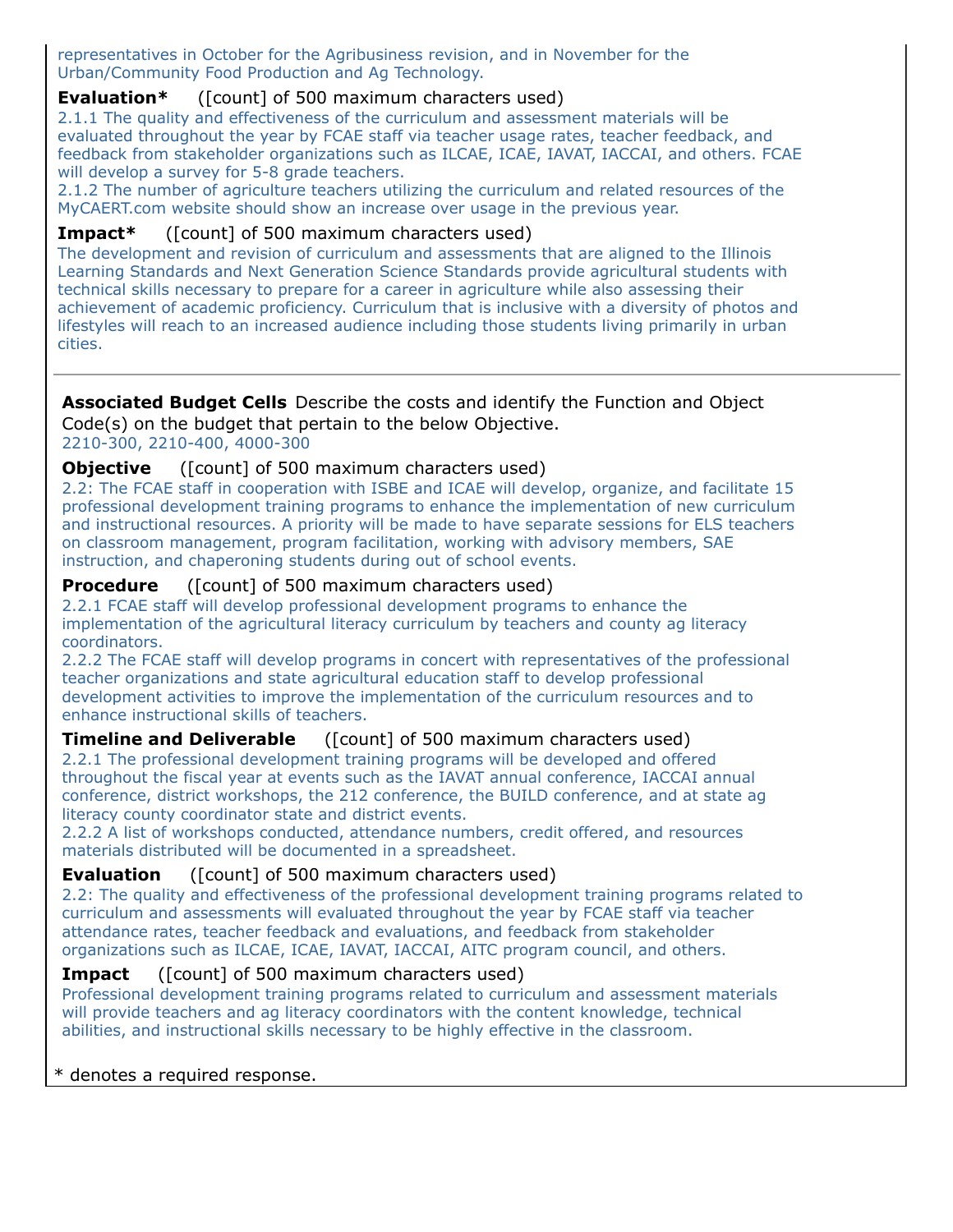[Click to Return to Application Select](https://apps.isbe.net/eGrant_Web/StaticPages/ApplicationSelect.aspx)

Printer-Friendly

**Application:** 2020-2021 Agricultural Education-FCAE - 00 **Cycle:** Original Application

**Project Number:** 21-3235-00-09-010-5050-51

[Goal](https://apps.isbe.net/eGrant_Web/ApplicationShell.aspx?DisplayName=Goal%20One) One [Goal](https://apps.isbe.net/eGrant_Web/ApplicationShell.aspx?DisplayName=Goal%20Two) Two Goal [Three](https://apps.isbe.net/eGrant_Web/ApplicationShell.aspx?DisplayName=Goal%20Three) [Goal](https://apps.isbe.net/eGrant_Web/ApplicationShell.aspx?DisplayName=Goal%20Four) Four [Goal](https://apps.isbe.net/eGrant_Web/ApplicationShell.aspx?DisplayName=Goal%20Five) Five [Goal](https://apps.isbe.net/eGrant_Web/ApplicationShell.aspx?DisplayName=Goal%20Six) Six **Goals and Objectives Three [Instructions & Grant Information](ftp://help.isbe.net/webapps/eGMS/2021/AgEdInstructionsFCAE.pdf) Directions:** Describe the objectives proposed for each goal. Provide specific procedures explaining how each objective will be accomplished. Identify the timeline and/or deliverables when applicable. Give a description of how the objectives will be evaluated in terms of how you will be accountable for the completion of each objective. Finally, for each goal, describe how accomplishing all the proposed objectives will impact agricultural education in Illinois. **Goal #3:** Coordinate statewide consumer education outreach initiatives about agricultural literacy and

[Narrative](https://apps.isbe.net/eGrant_Web/ApplicationShell.aspx?DisplayName=Project%20Narrative) 1 | Goals | [Staffing](https://apps.isbe.net/eGrant_Web/ApplicationShell.aspx?DisplayName=Staffing)

awareness efforts and conduct in-service activities to establish education about agriculture (literacy/awareness) at all levels, prekinderarten through adult. Coordinated efforts include, but are not limited to educational forums, agricultural education exhibits, teacher in-service activities and agriculturally related industry events.

**Associated Budget Cells\*** Describe the costs and identify the Function and Object Code(s) on the budget that pertain to the below Objective.2210-300, 2210-400, 4000-300

## **Objective\*** ([count] of 500 maximum characters used)

3.1: The FCAE project in cooperation with ISBE and IL Agriculture in the Classroom will collaborate with agricultural literacy partners to implement, maintain, and grow a statewide partnership to inform and educate students, teachers, and consumers about agriculture with a goal of five new county partnerships. FCAE staff will organize and facilitate one district agricultural literacy county coordinator meeting in each of the five districts for sharing of resources and networking.

## **Procedure\*** ([count] of 500 maximum characters used)

3.1.1 FCAE will assist in supporting stipends to the more than 80 county agricultural literacy partnerships.

3.1.2 FCAE staff will evaluate, develop, and deliver curriculum and resources about agriculture for use by county agricultural literacy coordinators and PreK - 12 grade teachers. 3.1.3 FCAE staff will make on-site or virtual assistance visits and conduct professional

development events about agriculture for county agricultural literacy coordinators and Pre-K through 12 grade teachers.

## **Timeline and Deliverable\*** ([count] of 500 maximum characters used)

3.1.1 On-site and virtual assistance visits to all 80 county agricultural literacy partnership advisory council meetings and to assist coordinators, minimum of 2 per month.

3.1.2 Curriculum and other resources will be reviewed, developed, and disseminated at a district meeting of coordinators.

3.1.3 In July and June, professional development training about agricultural topics will be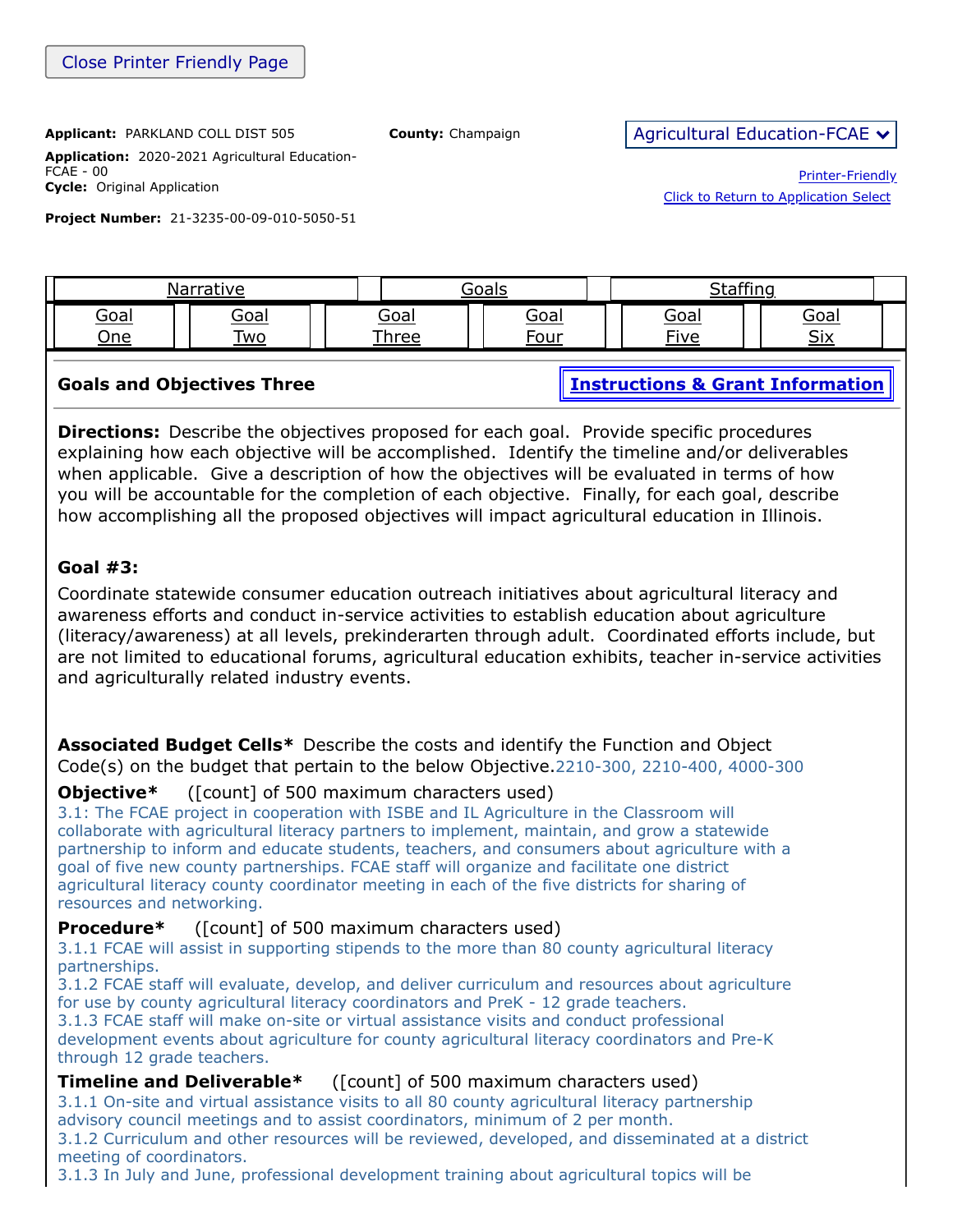offered to agricultural literacy coordinators and teachers through state and district meetings and events.

### **Evaluation\*** ([count] of 500 maximum characters used)

3.1: The quality and effectiveness of the agricultural literacy and awareness efforts by FCAE staff will evaluated throughout the year from data collected such as the number of students impacted, the number of teachers impacted, teacher feedback, and feedback from stakeholder organizations such as Illinois Agriculture in the Classroom program council, ILCAE, ICAE, and county farm bureau managers.

### **Impact\*** ([count] of 500 maximum characters used)

County agricultural literacy coordinators in over 80 counties will conduct programs in over 2,400 education centers and reach over 550,000 students across the state with a message about Illinois' largest industry - Agriculture. County coordinators will be equipped with the most current career and industry facts and relevant lesson plans and activities to educate students and adults about agriculture and its economic importance.

# **Associated Budget Cells** Describe the costs and identify the Function and Object

Code(s) on the budget that pertain to the below Objective.

2210-300, 2210-400, 4000-300

### **Objective** ([count] of 500 maximum characters used)

3.2 FCAE staff will enhance the knowledge of students about the employment opportunities in all areas of the Agricultural, Food, and Natural Resources industry with a goal of reaching 35,000 6-12 grade students directly with a printed agricultural career brochure, classroom lesson, or email message from their agriculture teacher with agricultural career resources. FCAE staff will develop and present two webinars in November and February for adult stakeholders focusing on urban areas.

### **Procedure** ([count] of 500 maximum characters used)

3.2.1 FCAE staff will provide printed agricultural career brochures to agriculture teachers with training to assist students in identifying ag careers in high demand.

3.2.2 FCAE staff will educate students and adults about the agriculture industry via career fairs, conferences, and related events at the Illinois FFA Convention in June, Illinois School Board Conference in November, college/university career days in September and the PAS Conference in the spring.

## **Timeline and Deliverable** ([count] of 500 maximum characters used)

3.2.1 AFNR career resources will be reviewed and disseminated throughout the fiscal year. Career resources will be reviewed and updated in July.

3.2.2 FCAE staff will attend career fairs and related events throughout the fiscal year to educate students and adults regarding the career opportunities in the AFNR industry. FCAE staff will develop a powerpoint program and discussion to present virtually in place of in person career fairs. 20 programs will be presented October - May.

## **Evaluation** ([count] of 500 maximum characters used)

3.2: The quality and effectiveness of the AFNR career awareness efforts will be evaluated in July and August from data collected by FCAE staff showing the number of students reached through direct contact and indirectly through classroom instruction and presentations.

#### **Impact** ([count] of 500 maximum characters used)

The employment numbers in the Agriculture, Food, and Natural Resources industry, related promotional materials regarding AFNR careers, and curriculum resources will be valuable in encouraging students to enroll in agriculture programs at the secondary and post-secondary level to ensure a supply of quality individuals in the educational pipeline for agribusiness employers. Quality resources and service will encourage more schools and administrators to establish new AFNR education programs.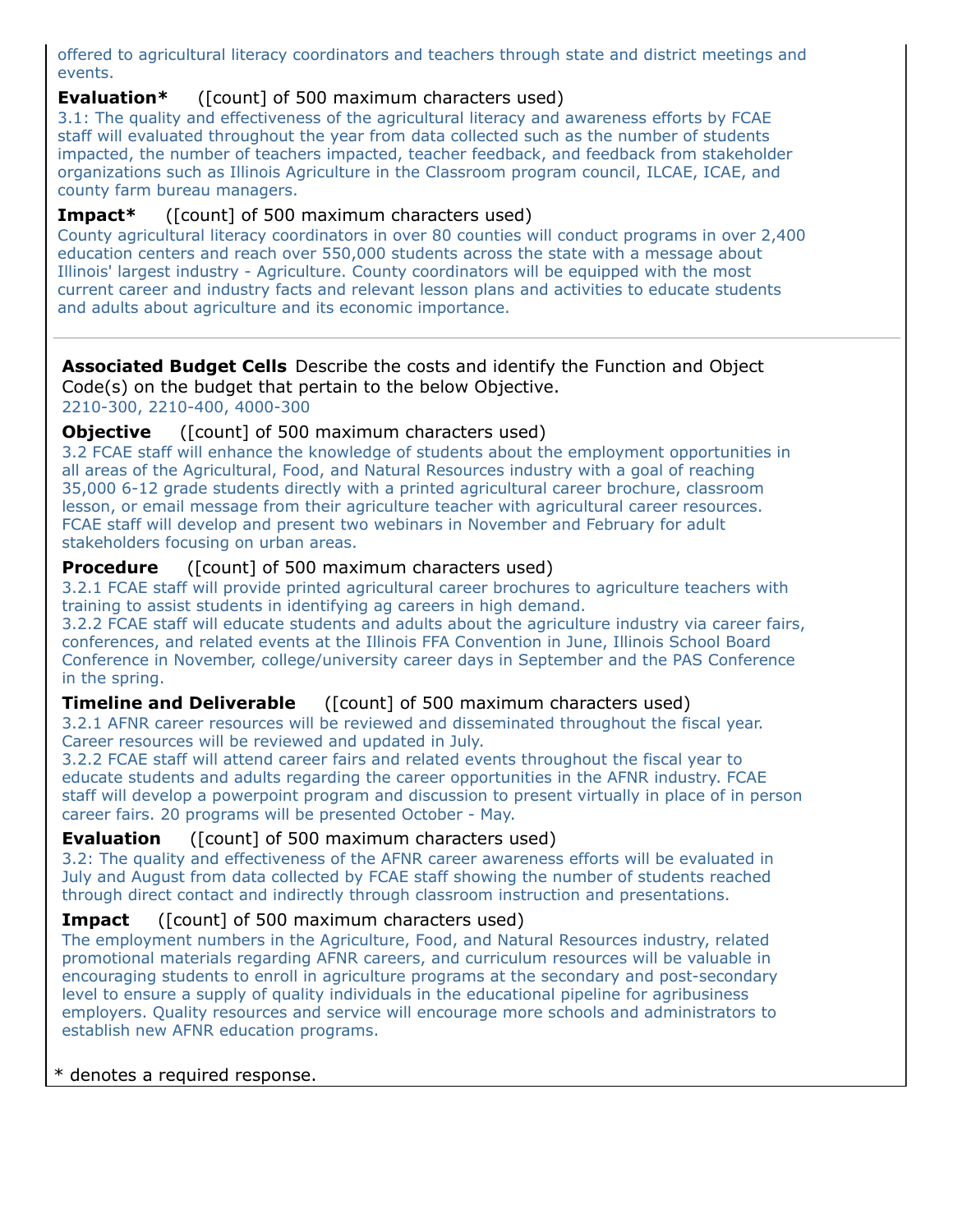**Application:** 2020-2021 Agricultural Education-FCAE - 00 **Cycle:** Original Application

**Project Number:** 21-3235-00-09-010-5050-51

Printer-Friendly [Click to Return to Application Select](https://apps.isbe.net/eGrant_Web/StaticPages/ApplicationSelect.aspx)

[Goal](https://apps.isbe.net/eGrant_Web/ApplicationShell.aspx?DisplayName=Goal%20One) One [Goal](https://apps.isbe.net/eGrant_Web/ApplicationShell.aspx?DisplayName=Goal%20Two) Two Goal [Three](https://apps.isbe.net/eGrant_Web/ApplicationShell.aspx?DisplayName=Goal%20Three) [Goal](https://apps.isbe.net/eGrant_Web/ApplicationShell.aspx?DisplayName=Goal%20Four) Four [Goal](https://apps.isbe.net/eGrant_Web/ApplicationShell.aspx?DisplayName=Goal%20Five) Five [Goal](https://apps.isbe.net/eGrant_Web/ApplicationShell.aspx?DisplayName=Goal%20Six) Six **Goals and Objectives Four [Instructions & Grant Information](ftp://help.isbe.net/webapps/eGMS/2021/AgEdInstructionsFCAE.pdf) Directions:** Describe the objectives proposed for each goal. Provide specific procedures explaining how each objective will be accomplished . Identify the timeline and/or deliverables when applicable. Give a description of how the objectives will be evaluated in

[Narrative](https://apps.isbe.net/eGrant_Web/ApplicationShell.aspx?DisplayName=Project%20Narrative) 1 | Goals | [Staffing](https://apps.isbe.net/eGrant_Web/ApplicationShell.aspx?DisplayName=Staffing)

terms of how you will be accountable for the completion of each objective. Finally, for each goal, describe how accomplishing all the proposed objectives will impact agricultural education in Illinois.

**Goal #4:** Coordinate a statewide system to facilitate current professional development activities and provide on-site technical assistance for teachers providing education in agriculture at all levels.

**Associated Budget Cells\*** Describe the costs and identify the Function and Object Code(s) on the budget that pertain to the below Objective.2210-300, 2210-400, 4000-300

**Objective**\* ([count] of 500 maximum characters used)

4.1: FCAE in cooperation with agricultural education partners will plan and facilitate professional development and training programs for 80 pre-service agriculture teachers, 450 6-12 grade agriculture teachers, and 80 post-secondary agriculture instructors. A fall, spring, and summer event for pre-service teachers. Webinars of two per month for 6-12 grade teachers with in person training in June and July. Webinars of one per month for post-secondary instructors in December and July.

**Procedure\*** ([count] of 500 maximum characters used)

4.1.1 FCAE staff will serve on 26 college and 5 university advisory councils to assist faculty and agriculture education degree students.

4.1.2 FCAE staff in cooperation with ISBE and ICAE will coordinate professional development activities and contract with Universities to offer graduate level courses to improve teacher effectiveness and develop technical skills.

4.1.3 Professional development workshops and training will be planned and implemented at applicable conferences and student events.

**Timeline and Deliverable\*** ([count] of 500 maximum characters used)

4.1.1: 50 or more professional development workshops will be planned for teachers at events virtually and at these events: IAVAT conference, IAVAT student branch, 212 conference, BUILD conference, district workshops, and others.

4.1.2: Professional Development and graduate courses for beginning and second year agriculture teachers will be in July.

4.1.3: Copies of presentations, agendas, and programs will be provided.

4.1.3: Webinars from other states and industry will be placed on ILAgEd.org

**Evaluation\*** ([count] of 500 maximum characters used)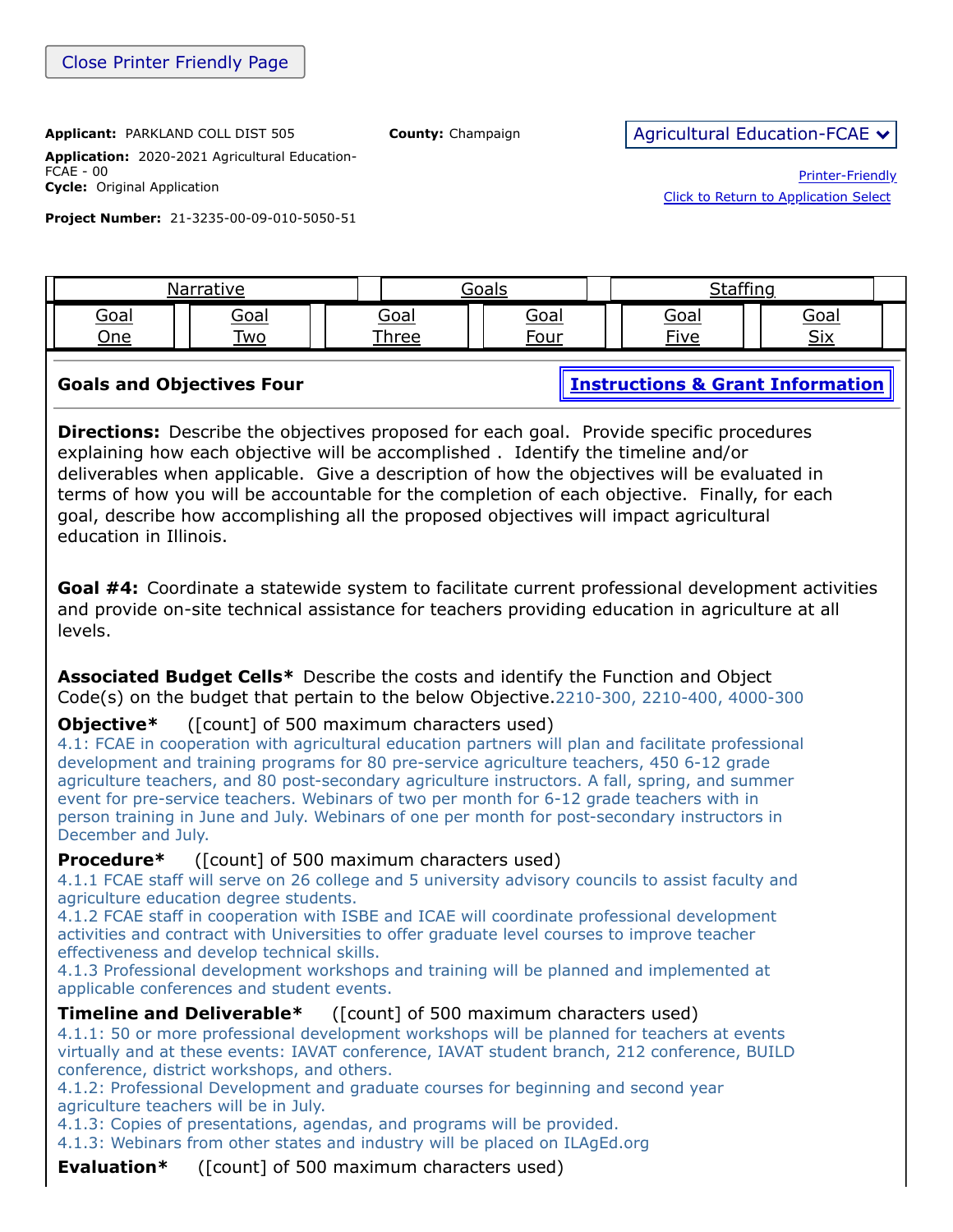4.1: The quality and effectiveness of the professional development workshops, graduate courses, and other training will be evaluated throughout the year by FCAE staff via the number of teachers impacted, teacher feedback from evaluations and surveys, advisory council minutes, and feedback from stakeholder organizations such as IAVAT, IACCAI, ILCAE, and ICAE.

## **Impact\*** ([count] of 500 maximum characters used)

The professional development workshops, graduate courses, and other training will improve the content knowledge, technical skills, and teaching effectiveness of pre-service teachers, 6-12 grade teachers, and post-secondary agriculture instructors. Increased effectiveness and quality of agriculture teachers and county coordinators will increase student knowledge and success increasing the quality of candidates entering post-secondary education and careers.

#### **Associated Budget Cells** Describe the costs and identify the Function and Object Code(s) on the budget that pertain to the below Objective.

2210-300, 2210-400, 4000-300

### **Objective** ([count] of 500 maximum characters used)

4.2: FCAE staff will conduct on-site or virtual technical assistance visits to 80% of county agricultural literacy coordinators, 100% of 5-12 grade agriculture teachers, and 100% of postsecondary agriculture teachers. Each visit(session) will be a minimum of one hour in length. FCAE staff will provide an outline of items to cover prior to the visit. FCAE staff will introduce themselves to 50% of principals and guidance counselors when visiting in person and onsite.

### **Procedure** ([count] of 500 maximum characters used)

4.2.1: FCAE staff as a team will develop a comprehensive list of topics to cover during an assistance visit.

4.2.2: FCAE staff will provide an outline of items to cover to the teacher and schedule visits based on teacher requests according to travel budget allocation with priority to beginning AITC coordinators and agriculture teachers.

4.2.3: FCAE staff will conduct multiple on-site technical assistance visits as necessary to improve agriculture program quality and success.

#### **Timeline and Deliverable** ([count] of 500 maximum characters used)

4.2.1: FCAE staff will set goals in July for on-site assistance visits with first priority to first year teachers and schools not assisted onsite the year prior.

4.2.2: On-site and virtual assistance visits will be conducted with AITC coordinators, 5-12 grade agriculture teachers, and post-secondary agriculture teachers throughout the fiscal year at the rate of 10 per month.

4.2.3: FCAE staff will provide a post visit email to the teacher and principal no later than two days after the visit.

#### **Evaluation** ([count] of 500 maximum characters used)

4.2.1: The quality and effectiveness of on-site and virtual technical assistance visits will be monitored monthly through feedback via a google form survey provided by the FCAE coordinator.

4.2.2: On-site technical assistance visits(sessions) will be recorded monthly via program advisor monthly reports and recorded into a statewide summary.

4.2.3: FCAE coordinator will monitor and provide guidance to program advisors from survey responses on a monthly basis and in greater detail quarterly.

#### **Impact** ([count] of 500 maximum characters used)

On-site technical assistance visits conducted by FCAE staff will improve the content knowledge, technical skills, teaching effectiveness, and success of agricultural literacy coordinators, 5-12 grade agriculture teachers, and post-secondary agriculture instructors. Increased effectiveness and quality of agriculture teachers and county coordinators will increase student knowledge and success increasing the quality of candidates entering post-secondary education and careers.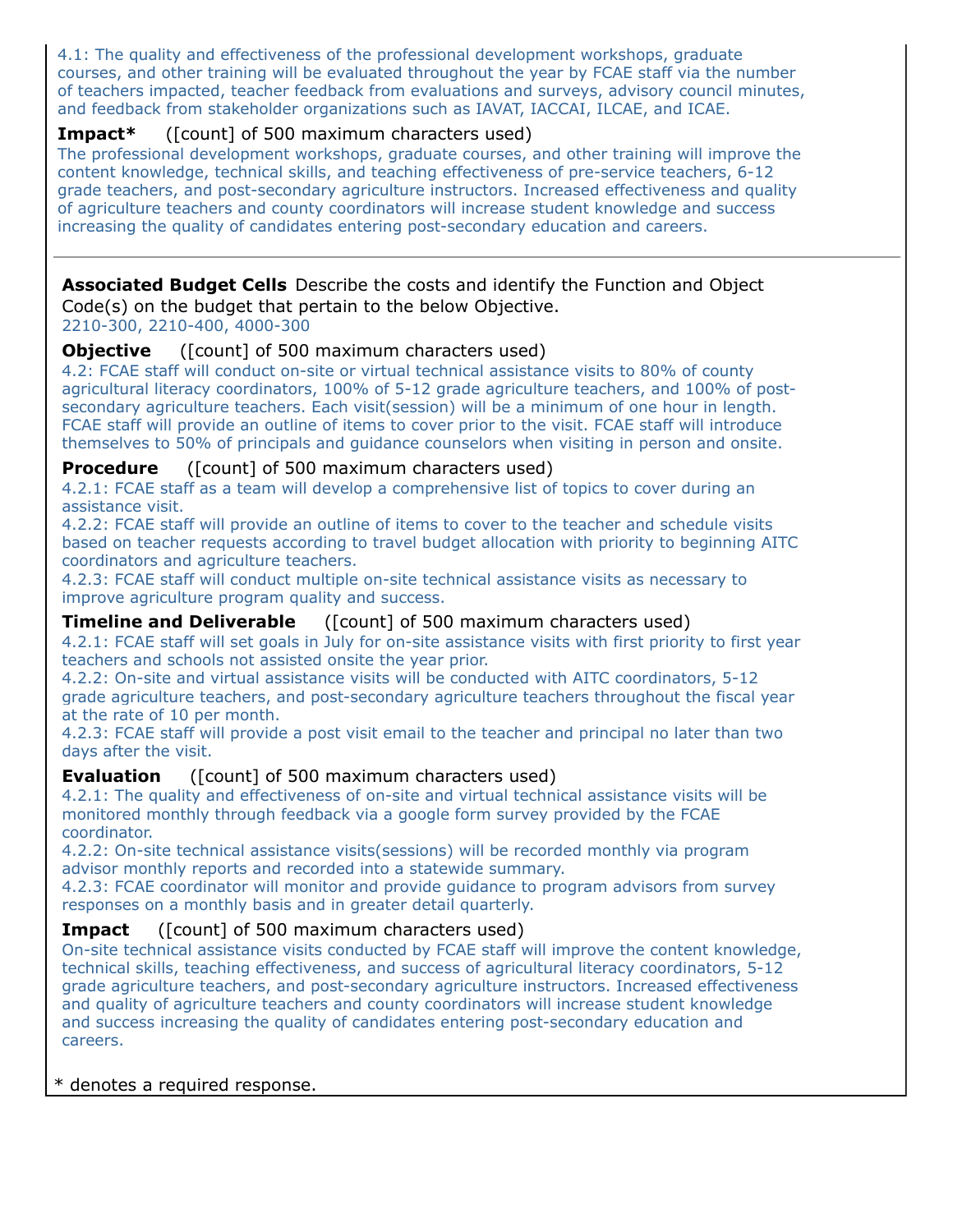**Application:** 2020-2021 Agricultural Education-FCAE - 00 **Cycle:** Original Application

**Project Number:** 21-3235-00-09-010-5050-51

Printer-Friendly [Click to Return to Application Select](https://apps.isbe.net/eGrant_Web/StaticPages/ApplicationSelect.aspx)

| arrativo                   |                           |                     | $\sim$ 0.210 $\sim$ | $\sim$ $\sim$       |                                |  |
|----------------------------|---------------------------|---------------------|---------------------|---------------------|--------------------------------|--|
| <u>Goal</u><br><u> One</u> | <u>Goal</u><br><u> W0</u> | <u>Goal</u><br>hree | <u>Goal</u><br>our- | <u>Goal</u><br>Tive | <u>Goal</u><br><b>Civ</b><br>◡ |  |
|                            |                           |                     |                     |                     |                                |  |

**Goals and Objectives Five [Instructions & Grant Information](ftp://help.isbe.net/webapps/eGMS/2021/AgEdInstructionsFCAE.pdf)** 

**Directions:** Describe the objectives proposed for each goal. Provide specific procedures explaining how each objective will be accomplished. Identify the timeline and/or deliverables when applicable. Give a description of how the objectives will be evaluated in terms of how you will be accountable for the completion of each objective. Finally, for each goal, describe how accomplishing all the proposed objectives will impact agricultural education in Illinois.

**Goal #5:** Coordinate collection, compilation, and dissemination of agricultural education information and resources. This includes but is not limited to annual data surveys from agricultural education programs in Illinois, maintaining, updating, and adding to the website (www.ilaged.org) as well as its tools and resources.

**Associated Budget Cells\*** Describe the costs and identify the Function and Object Code(s) on the budget that pertain to the below Objective.2210-300, 2210-400, 4000- 300

# **Objective\*** ([count] of 500 maximum characters used)

5.1.1: FCAE staff will continually maintain and update the website with resources, data, calendar event dates, and staff contact information. Daily updates will be made. One FCAE staff member will take the lead with website maintenance and operation. Quarterly day long meetings will be held with state staff and support staff to make changes.

5.1.2: FCAE staff will update program data on the website in August, January, and June, summarize data, and disseminate to stakeholders in December.

# **Procedure\*** ([count] of 500 maximum characters used)

5.1.1 FCAE coordinator will continue to contract with the current website service provider to design, develop, host, and provide assistance with all website related needs.

5.1.2 FCAE staff will complete routine updates and maintenance of website content and resources.

5.1.3 FCAE staff will work in partnership with staff from ISBE, FFA Center, IAVAT, IACCAI, and other agricultural education stakeholders to provide accurate information on the website.

# **Timeline and Deliverable**\* ([count] of 500 maximum characters used)

5.1.1: FCAE staff will maintain a website maintenance document which will include annual website maintenance tasks completed by staff and the website service provider. 5.2.2: FCAE staff will complete website updates monthly and will direct the website service provider to complete maintenance and upgrades as needed.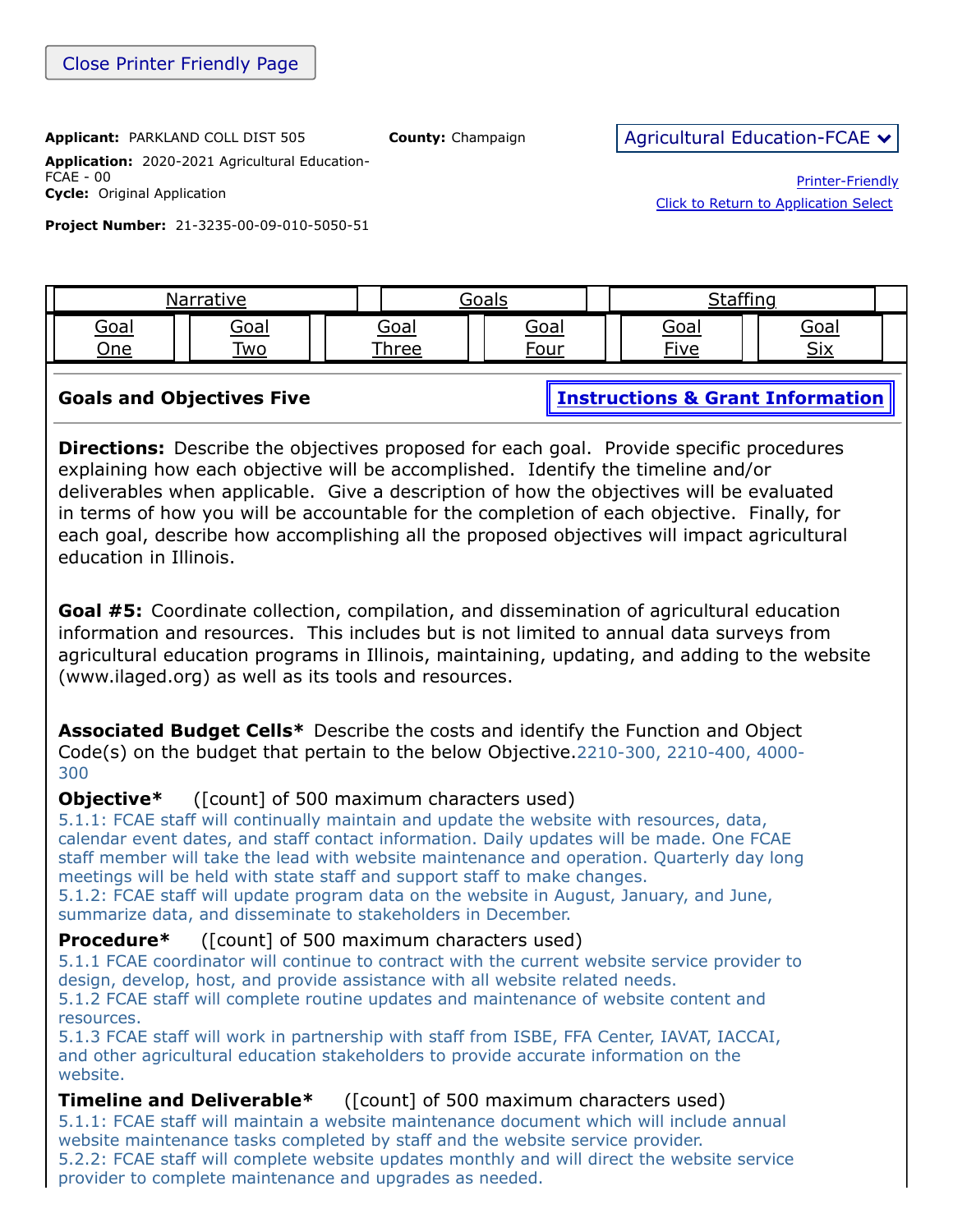# **Evaluation\*** ([count] of 500 maximum characters used)

5.1.1: The quality and effectiveness of the website will be monitored and evaluated by FCAE staff via teacher monthly usage rates, two teacher feedback surveys in December and June, and feedback from stakeholder organizations such as ILCAE, ICAE, IAVAT, IACCAI, and others via a survey at one meeting per year.

# **Impact\*** ([count] of 500 maximum characters used)

The website provides an effective method to deliver educational resources, data, agriculture teacher supply and demand, agricultural careers including agriculture teaching careers, and related information to educators, school staff, stakeholders, and the general public. The website also provides a quality email listserv to communicate with various individuals and groups directly and indirectly involved in agricultural education.

**Associated Budget Cells** Describe the costs and identify the Function and Object Code(s) on the budget that pertain to the below Objective. 2210-300, 2210-400, 4000-300

**Objective** ([count] of 500 maximum characters used)

5.2.1: FCAE staff will daily and weekly monitor and update 5-12 grade and post-secondary agriculture program, teacher, and student enrollment data and information on the website. Teacher and school data will be downloaded quarterly in October, January, April, and June to identify incomplete and incorrect data.

**Procedure** ([count] of 500 maximum characters used)

5.2.1: FCAE support staff will ensure the quarterly downloads of data and identify incomplete data fields.

5.2.2: FCAE staff will update the information and data throughout the year and summarize the data for dissemination via the annual Illinois Agricultural Education report and website.

**Timeline and Deliverable** ([count] of 500 maximum characters used) 5.2.1 FCAE staff will collect information and data from agriculture teachers and agriculture literacy coordinators at meetings, visits, and other student and teacher events in August, January, and June.

5.2.2 FCAE staff will review the information and data quarterly to check for incomplete or incorrect information.

5.3.3 FCAE staff will summarize the data from July to September for the annual Illinois Agricultural Education report and marketing materials.

# **Evaluation** ([count] of 500 maximum characters used)

5.2.1: The quality and effectiveness of the agriculture program information and data will be evaluated throughout the year by FCAE and ISBE staff based on its ease of use, value of data collected, and feedback from stakeholder organizations such as ILCAE, ICAE, IAVAT, IACCAI, FFA Center, and others.

# **Impact** ([count] of 500 maximum characters used)

The website is an effective tool to collect and summarize accurate agriculture program information and manage the student, teacher, and program data. The accurate information compiled will be used to describe and show the impact and value of agricultural education programs.

**Associated Budget Cells** Describe the costs and identify the Function and Object Code(s) on the budget that pertain to the below Objective.

2210-300, 2210-400, 4000-300

## **Objective** ([count] of 500 maximum characters used)

5.3.1: FCAE staff will develop a comprehensive multi-page annual report for the previous year by December. FCAE staff will attend and present the success and value of agriculture education programs at five educator conferences, 75 regional agriculture teacher meetings, one ISBE board meeting, four ICAE meetings, four ILCAE meetings, 80 county agricultural literacy partnership meetings, one FFA Alumni annual conference, and 30 community college and university advisory council meetings.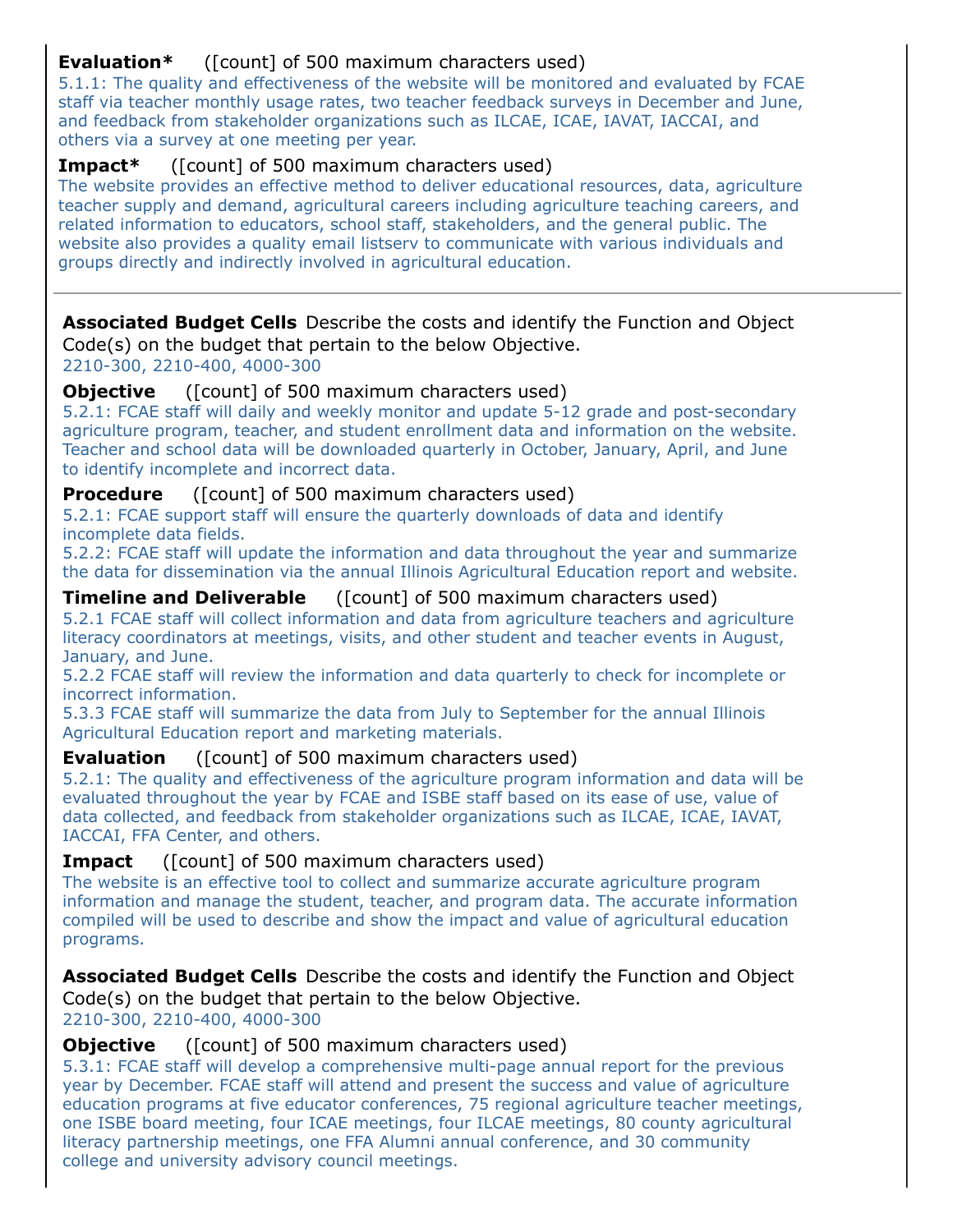# **Procedure** ([count] of 500 maximum characters used)

5.3.1 FCAE staff will compose and send weekly email listserve messages to the more than 1,500 teachers, administrators, school staff, and other stakeholders.

5.3.2 FCAE staff will attend and provide reports at numerous local, regional, and state agricultural education, agricultural, and educational meetings and conferences throughout the year.

# **Timeline and Deliverable** ([count] of 500 maximum characters used)

5.3.1: FCAE staff in cooperation with ISBE, ICAE, ILCAE, IAITC, FFA, IACCAI, Universities, and PAS will develop an annual report to provide information and data regarding the successes of agricultural education by December. 5.3.2: FCAE staff will communicate with stakeholders in education, agricultural education, and the agricultural industry monthly in order to keep them informed regarding the current statewide issues and status of agricultural education in Illinois.

# **Evaluation** ([count] of 500 maximum characters used)

5.3.1: The quality and effectiveness of the communication with education, agricultural education, and agriculture industry stakeholders will be evaluated throughout the year by FCAE staff based on feedback from organizations such as ILCAE, ICAE, IAVAT, IACCAI, FFA Center, and others.

# **Impact** ([count] of 500 maximum characters used)

Effectively communicating with stakeholders in education, agricultural education, and agriculture industry will ensure that all affiliations are fully aware and engaged to address successes, needs, and challenges faced by agricultural education.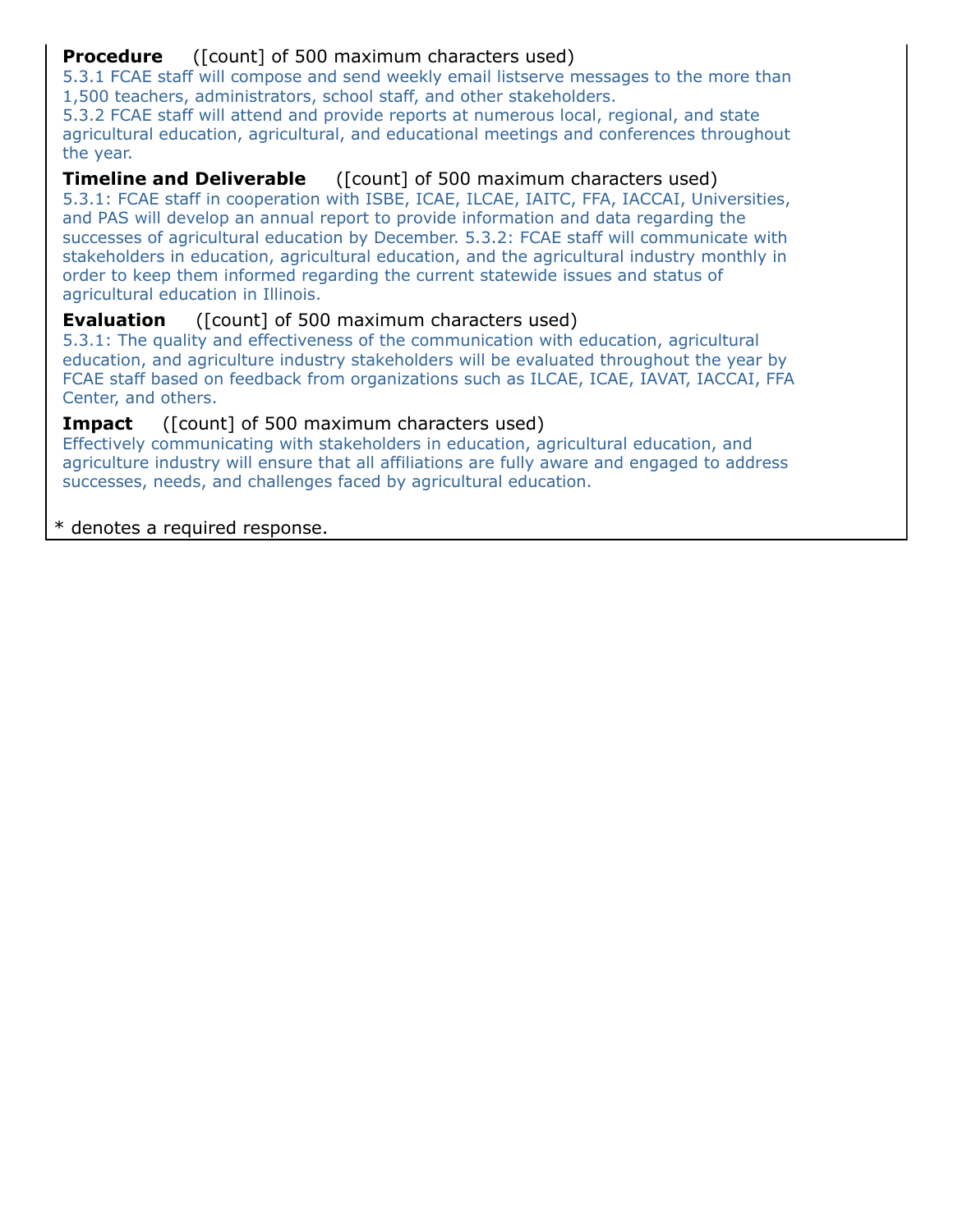**Application:** 2020-2021 Agricultural Education-FCAE - 00 **Cycle:** Original Application

**Project Number:** 21-3235-00-09-010-5050-51

Printer-Friendly [Click to Return to Application Select](https://apps.isbe.net/eGrant_Web/StaticPages/ApplicationSelect.aspx)

| 'ive               |                          |  | $\sim$ 0.0 kg $\sim$       |  |                      | . CC:                      |  |                          |  |
|--------------------|--------------------------|--|----------------------------|--|----------------------|----------------------------|--|--------------------------|--|
| <u>Goai</u><br>)ne | <u>Goai</u><br><b>WO</b> |  | <u>Goal</u><br><b>hree</b> |  | <u>Goal</u><br>חוו∩∙ | <u>Goal</u><br><b>Five</b> |  | <u>Goal</u><br>$\cap$ iv |  |
|                    |                          |  |                            |  |                      |                            |  |                          |  |

**Goals and Objectives Six [Instructions & Grant Information](ftp://help.isbe.net/webapps/eGMS/2021/AgEdInstructionsFCAE.pdf)** 

**Directions:** Describe the objectives proposed for each goal. Provide specific procedures explaining how each objective will be accomplished. Identify the timeline and/or deliverables when applicable. Give a description of how the objectives will be evaluated in terms of how you will be accountable for the completion of each objective. Finally, for each goal, describe how accomplishing all the proposed objectives will impact agricultural education in Illinois.

**Goal #6:** Coordinate business and education efforts for improvement of agricultural education. This includes developing cooperative professional relationships in local school districts with school boards, administrators, teachers, and counselors among others.

**Associated Budget Cells\*** Describe the costs and identify the Function and Object Code(s) on the budget that pertain to the below Objective.2210-300, 2210-400, 4000- 300

# **Objective**\* ([count] of 500 maximum characters used)

6.1.1: FCAE staff will work cooperatively with ISBE(weekly virtual meetings), IL Committee for Agricultural Education(5 meetings), IL Leadership Council for Agricultural Education(5 meetings), K-16 teachers(tex, administrators, university instructors, FFA alumni members, ag literacy coordinators and staff, and all others directly and indirectly involved to implement agricultural education initiatives that will improve and expand agriculture education

# **Procedure**\* ([count] of 500 maximum characters used)

6.1.1 FCAE staff will participate in meetings of ISBE, ILCAE, ICAE, IAVAT, IACCAI, FFA Alumni, FFA Board, PAS Board, FFA Foundation, and university council to seek input and coordinate the successful implementation of agricultural education initiatives. 6.1.2 FCAE staff will communicate onsite(1 time per year) and via the email listserv with local school districts with teachers(weekly), and school boards, administrators counselors(3 times per year) in developing relationships.

**Timeline and Deliverable\*** ([count] of 500 maximum characters used) 6.1.1: FCAE staff will complete monthly reports on assistance visits, meetings and conferences attended.

6.1.2: Email listserv messages will be archived after each message is sent on our website for viewing and referencing.

## **Evaluation\*** ([count] of 500 maximum characters used)

6.1.1: FCAE staff will complete monthly reports to provide data on the number of on-site